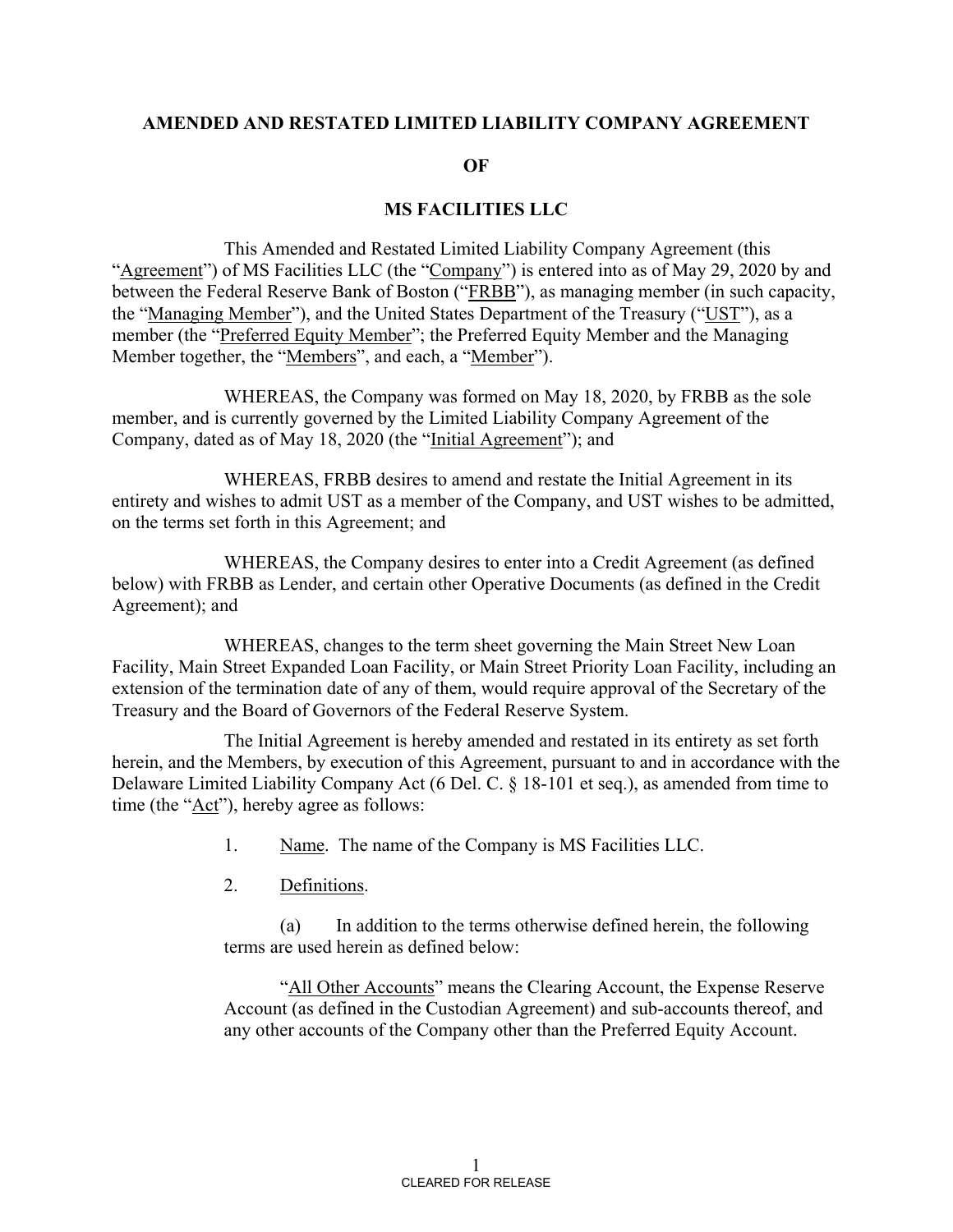"Credit Agreement" means the Credit Agreement, dated as of May 29, 2020, (as amended, modified or otherwise supplemented from time to time) between the Company and FRBB.

"Exchange Stabilization Fund" means the fund established under Section 5302(a)(1) of Title 31, United States Code. "Membership Interest" means the Managing Member Interest and the Preferred Equity Member Interest.

(b) Capitalized terms not otherwise defined herein shall have the meanings set forth therefore in Section 18-101 of the Act.

(c) Capitalized terms not otherwise defined herein or in Section 18- 101 of the Act shall have the meanings set forth in the Credit Agreement.

3. Purpose. The Company has been organized as a limited liability company pursuant to the Act. The Act shall govern the rights and liabilities of the parties hereto except as otherwise expressly stated. The sole purposes to be conducted or promoted by the Company are as follows:

> (a) to enter into all Operative Documents to which the Company is to be a party and to perform its obligations thereunder;

(b) to acquire, hold, manage, encumber and dispose of assets as contemplated by the Operative Documents and any proceeds thereof (the "Assets") and to finance the same;

(c) to enter into and to perform its obligations under such other agreements as may be contemplated by the Operative Documents or as may be necessary or useful in connection with its acquisition, ownership, management, and disposition of the Assets;

(d) to perform any other obligations required of it under or to take any other action contemplated by the Operative Documents; and

(e) to engage in any lawful act or activity and to exercise any powers permitted to limited liability companies organized under the laws of the State of Delaware that are related or incidental to or necessary, convenient or advisable for the accomplishment of the purposes set forth in clauses (a) through (d) of this Section 3.

4. Registered Office. The registered office of the Company in the State of Delaware is located at c/o The Corporation Trust Company, Corporation Trust Center, 1209 Orange Street, Wilmington, DE 19801. The name and address of the registered agent of the Company for service of process on the Company in the State of Delaware is The Corporation Trust Company, Corporation Trust Center, 1209 Orange Street, Wilmington, DE 19801. The Managing Member may from time to time change the registered agent or registered office by an amendment to the Certificate of Formation of the Company.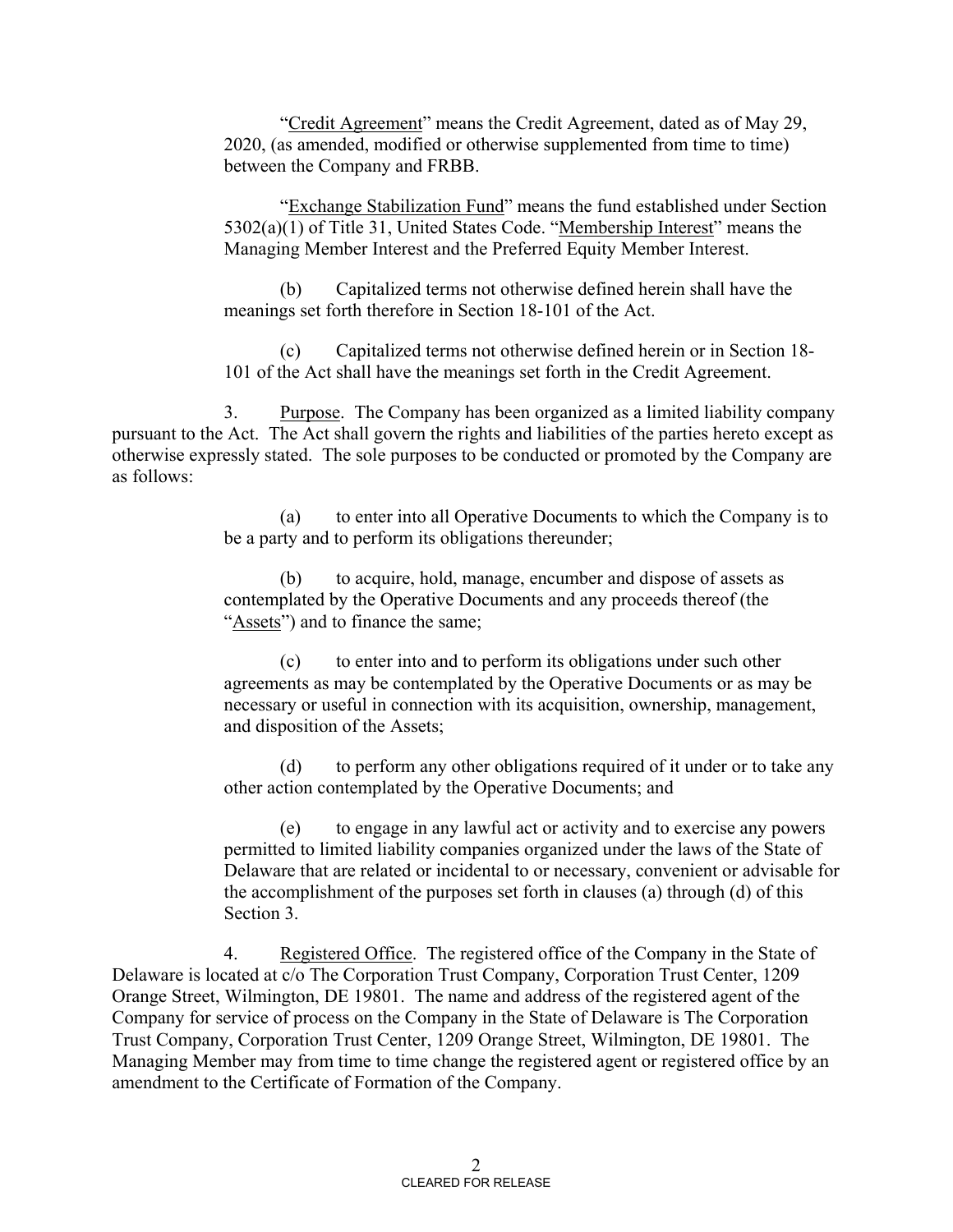5. Members. The Managing Member and the Preferred Equity Member are the sole members of the Company. The Managing Member hereby represents and warrants that it is, and the Preferred Equity Member represents that it may be treated as, (1) a "qualified institutional buyer" (as defined under Rule 144A under the Securities Act) and (2) a "qualified purchaser" for purposes of Section  $3(c)(7)$  of the United States Investment Company Act of 1940, as amended; and each of the Managing Member and the Preferred Equity Member hereby separately represents and warrants as to itself that it is acquiring its interest in the Company for its own account. Upon the making by the Company to the Preferred Equity Member of the distributions contemplated by Section 13(a) below, the Preferred Equity Member shall automatically cease to be a member of the Company and the Preferred Equity Member Interest shall automatically be cancelled, without any further act of any Person. Notwithstanding any provision of the Act to the contrary, the distributions under Section 13(a) of this Agreement shall be the only consideration to which the Preferred Equity Member shall be entitled in exchange therefor.

6. Limited Liability*.* Except as required by the Act, the debts, obligations and liabilities of the Company, whether arising in contract, tort or otherwise, shall be solely the debts, obligations and liabilities of the Company, and the Members shall not be obligated personally for any such debt, obligation or liability of the Company solely by reason of being a member of the Company.

7. Term. The term of the Company commenced on the date of filing of the Certificate of Formation of the Company in accordance with the Act and shall continue until the Company is dissolved and its affairs are wound up in accordance with Section 19 of this Agreement.

### 8. Management of the Company; Initial Authorizations.

(a) The Managing Member shall have the exclusive right to manage the business of the Company, and shall have all powers and rights necessary, appropriate or advisable to effectuate and carry out the purposes and business of the Company and, in general, all powers permitted to be exercised by a manager and member under the Act. The Managing Member may appoint, employ or otherwise contract with any persons or entities for the transaction of the business of the Company or the performance of services for or on behalf of the Company, and the Managing Member may delegate to any such person or entity such authority to act on behalf of the Company, including without limitation by executing any power of attorney, as the Managing Member may from time to time deem appropriate.

(b) No Member other than the Managing Member, in its status as such, shall have the right to take part in the management or control of the business of the Company or to act for or bind the Company or otherwise to transact any business on behalf of the Company.

(c) The Managing Member is hereby authorized to do and perform, or cause to be done and performed, all such acts, deeds and things and to make,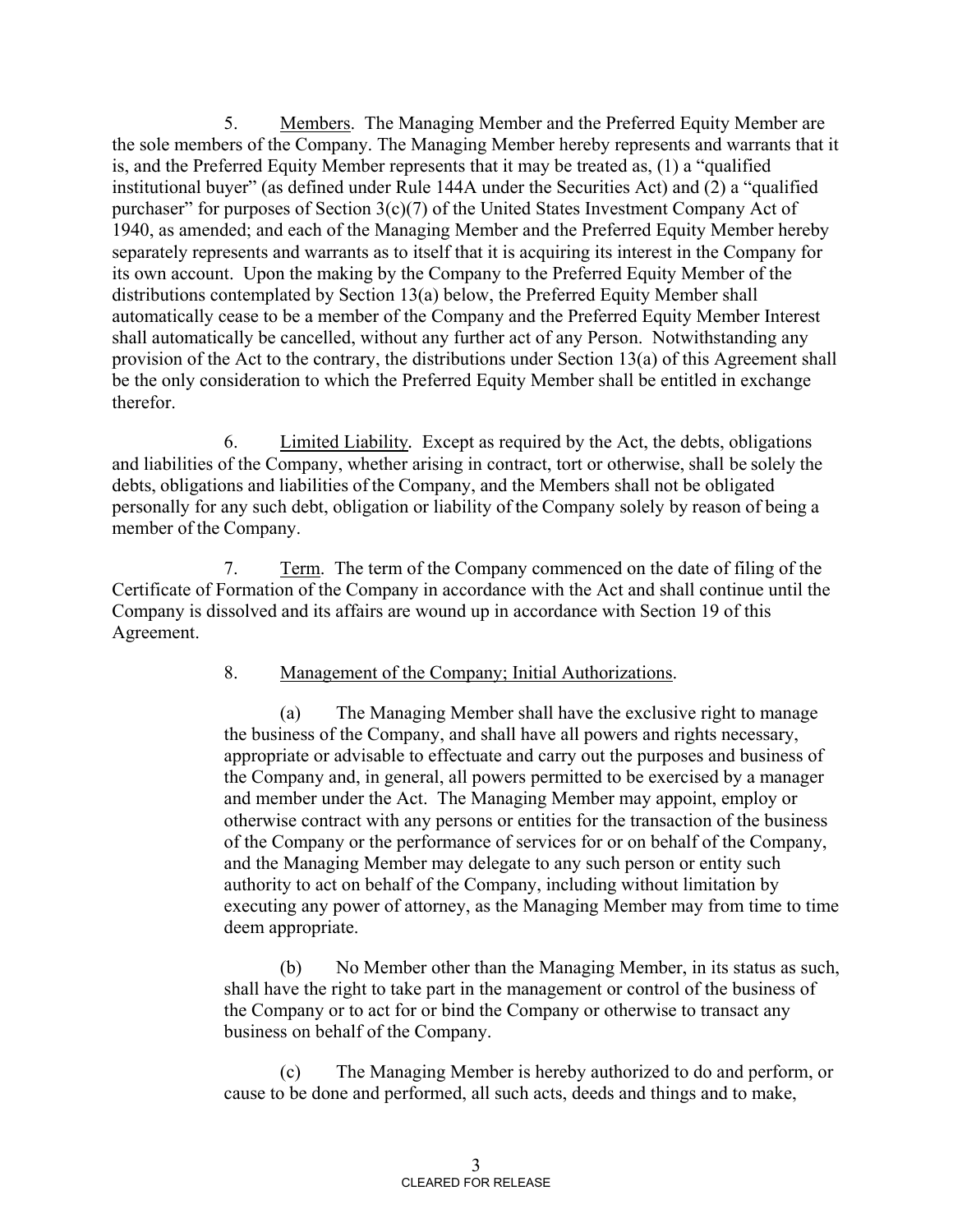execute and deliver, or cause to be made, executed and delivered, all such agreements, undertakings, documents, instruments or certificates in the name and on behalf of the Company or otherwise as it may deem necessary or appropriate in furtherance of the ordinary course of business of the Company. Notwithstanding any other provision of this Agreement, the Managing Member is authorized to execute and deliver any document on behalf of the Company without any vote or consent of any other person.

 $(d)$ , as an "authorized person" of the Company within the meaning of the Act, has executed, delivered and filed the Certificate of Formation of the Company with the Secretary of State of the State of Delaware, such execution, delivery and filing being hereby ratified and approved in all respects. Upon the filing of the Certificate of Formation of the Company with the Secretary of State of the State of Delaware, his powers as an "authorized person" of the Company ceased. The Managing Member is hereby designated as an authorized person, within the meaning of the Act, to execute, deliver and file any amendments and/or restatements of the certificate of formation of the Company and any other certificates (and any amendments and/or restatements thereof) necessary for the Company to qualify to do business in a jurisdiction in which the Company may wish to conduct business.

(e) Without any further action or authorization by any Member or any other Person (and without limiting the authority of the Managing Member), the Company is hereby authorized to negotiate, enter into, execute, amend, deliver and perform under, and the Managing Member, any representative of the Managing Member or any Officer on behalf of the Company is hereby authorized to negotiate, enter into, execute, amend and deliver on behalf of and in the name of the Company: (i) each of the documents comprising the Operative Documents to which the Company is to be a party, (ii) such other documents as may be contemplated by the Operative Documents or as may be necessary or useful in connection with its ownership and management of the Assets, and (iii) all documents, agreements, certificates, powers of attorney or financing statements contemplated thereby or related thereto, all without any further act, vote or approval of any other Person notwithstanding any other provision of this Agreement, but subject to Section 20 hereof if applicable. For the avoidance of doubt, the execution, delivery and performance by the Company of any Operative Documents prior to the date hereof are hereby authorized, ratified, confirmed and approved in all respects.

(f) The Managing Member may, from time to time as it deems advisable, select natural persons who are employees or agents of the Company and designate them as officers of the Company (the "Officers") and assign titles (including, without limitation, President, Vice President, Secretary, and Treasurer) to any such person. Unless the Managing Member decides otherwise, if the title is one commonly used for officers of a business corporation formed under the Delaware General Corporation Law, the assignment of such title shall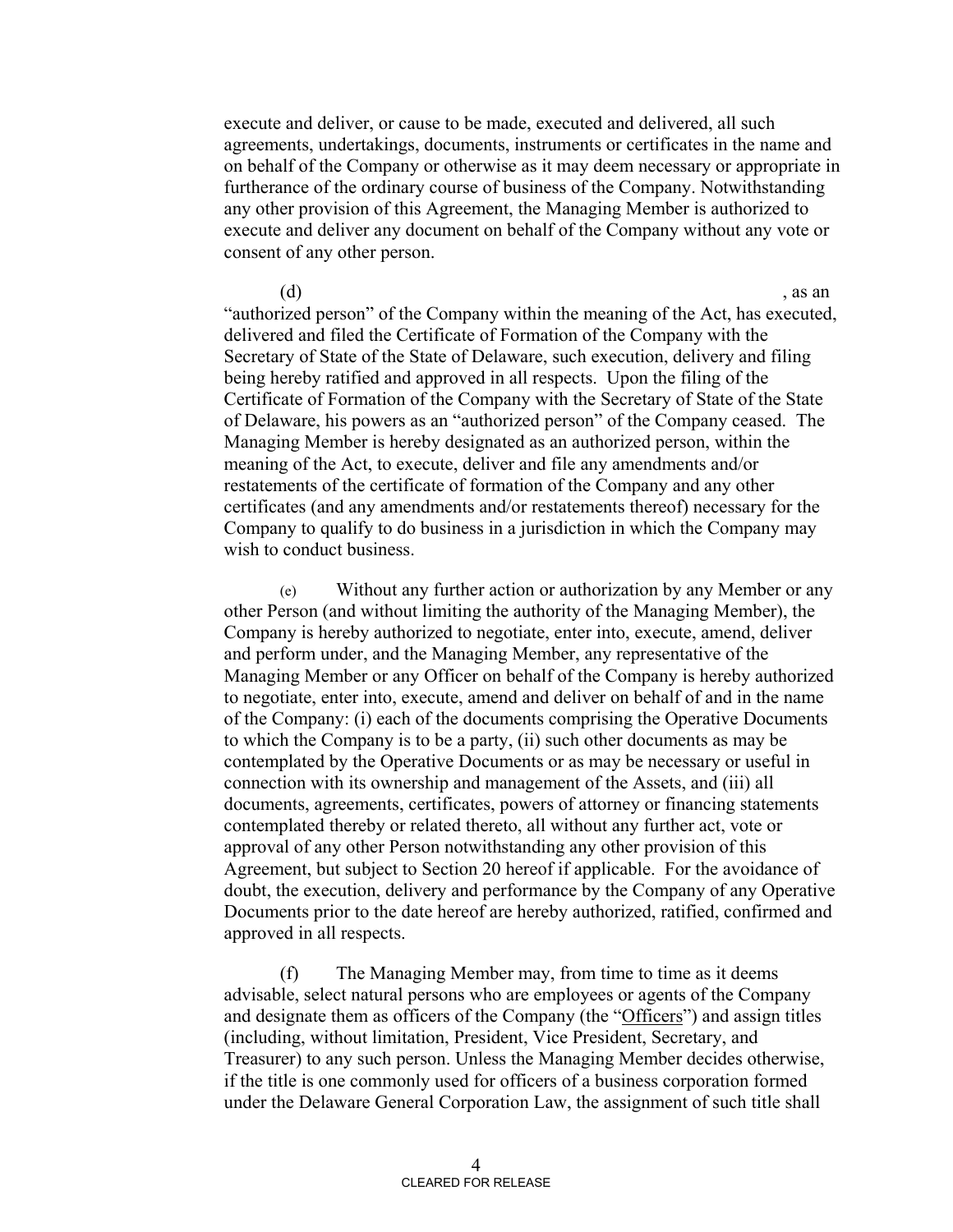constitute the delegation to such person of the authorities and duties that are normally associated with that office. Any delegation pursuant to this Section 8(f) may be revoked at any time by the Managing Member. An Officer may be removed with or without cause by the Managing Member.

(g) The Managing Member shall comply with Section 2.8 of the Credit Agreement, shall take all actions reasonably available to it to ensure compliance with Section 2.8 of the Credit Agreement by all other parties, and will promptly inform the Preferred Equity Member upon learning of any breach thereof.

#### 9. Exculpation and Indemnification; Duties*.*

(a) To the fullest extent permitted by the laws of the State of Delaware, no Member, Officer, employee, representative, agent or other person authorized to act for the Company, including, but not limited to, the person whose name and signature is affixed hereto and to the Certificate of Formation of the Company, nor any employee, representative, agent or affiliate of any Member, together with their heirs, executors, personal representatives, successors, assigns or administrators (collectively, the "Covered Persons"), shall be liable to the Company, any Member or any other Person bound by this Agreement for any loss, damage or claim incurred by reason of any act or omission performed or omitted by such Covered Person on behalf of the Company unless such act or omission constituted a bad faith violation of the implied contractual covenant of good faith and fair dealing.

 (b) Each Person who was or is a party or is threatened to be made a party to, or is involved in any threatened, pending or completed action, suit or proceeding, whether civil, criminal, administrative or investigative, by reason of the fact that such Person is or was a Covered Person shall be indemnified and held harmless by the Company to the fullest extent permitted by the laws of the State of Delaware, unless such Person acted in a manner that constituted a bad faith violation of the implied contractual covenant of good faith and fair dealing. To the fullest extent permitted by the laws of the State of Delaware, expenses (including legal fees) incurred by a Covered Person defending any claim, demand, action, suit or proceeding shall, from time to time, be advanced by the Company prior to the final disposition of such claim, demand, action, suit or proceeding upon receipt by the Company of an undertaking by or on behalf of the Covered Person to repay such amount if it shall be determined that such Covered Person is not entitled to be indemnified as authorized in this Section 9. Any advancement or indemnity under this Section 9 shall be provided out of and to the extent of Company assets only, and no Member shall have personal liability on account thereof.

 (c) To the fullest extent permitted by the laws of the State of Delaware and notwithstanding any other provision of this Agreement or any duty otherwise existing at law or in equity, no Covered Person shall have any fiduciary duty to the Company, any Member or any other Person bound by this Agreement;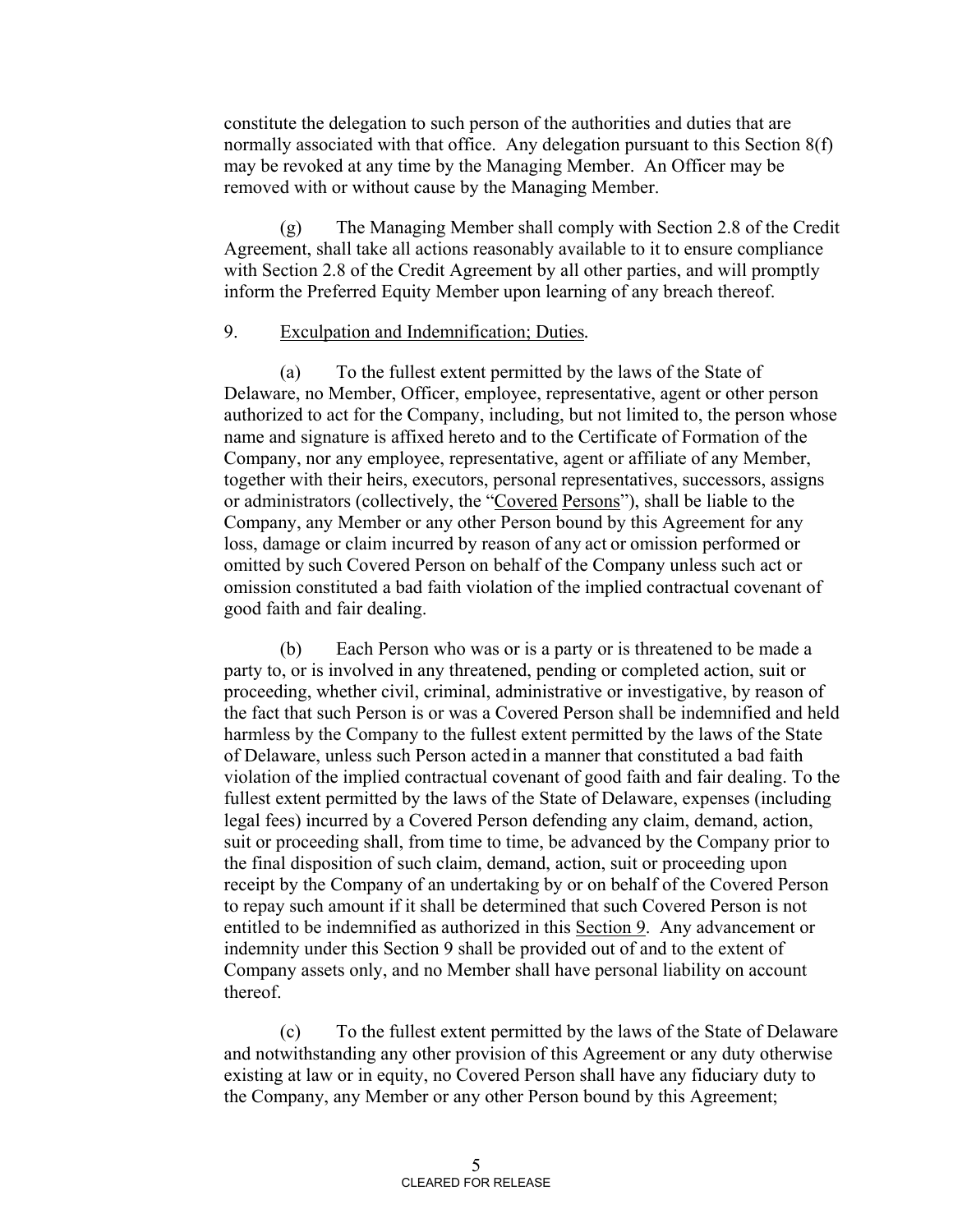provided that the foregoing shall not eliminate the implied contractual covenant of good faith and fair dealing.

10. Membership Interests. The Company shall have two classes of limited liability company interests, which shall be designated "Managing Member Interest" and "Preferred Equity Member Interest" respectively. The Managing Member Interest shall have the rights and powers of the Managing Member specified herein and the rights to distributions set forth in Section 13 below and any distribution upon dissolution of the Company as described in Section 19. The Preferred Equity Member Interest shall have the rights to distributions set forth in Section 13 below. The Preferred Equity Member Interest shall have no voting, consent, approval, management or control rights whatsoever under this Agreement or the Act, except to the extent expressly provided in Section 20.

## 11. Assignments*.*

(a) The Preferred Equity Member shall not assign or otherwise transfer its rights or obligations with respect to the Preferred Equity Member Interest (or any portion thereof) unless the Managing Member consents to such assignment or transfer.

(b) The Managing Member shall not assign or otherwise transfer its rights or obligations with respect to its Managing Member Interest (or any portion thereof) unless the Preferred Equity Member consents to such assignment or transfer.

(c) Upon the assignment by any Member of its entire Membership Interest in the Company in accordance with the terms of this Agreement, such Member shall have no further rights under this Agreement.

12. Capital Contributions. The Managing Member hereby continues as, and the Preferred Equity Member is hereby admitted as, a member of the Company upon its execution and delivery of this Agreement. The Managing Member is deemed to have contributed \$10.00 in cash, and no other property, to the capital of the Company. The Managing Member is not required to make any additional contribution to the capital of the Company. However, the Managing Member may, at any time and in its sole discretion, make additional contributions to the capital of the Company. The Preferred Equity Member shall (1)within one Business Day of the date of this Agreement, contribute \$37.5 billion (Thirty-Seven Billion Five Hundred Million Dollars) in cash from the Exchange Stabilization Fund, and no other property, to the capital of the Company (the date of such contribution, the "First Tranche Date")and (2) on the Second Tranche Date, contribute an additional \$37.5 billion (Thirty-Seven Billion Five Hundred Million Dollars) in cash from the Exchange Stabilization Fund, and no other property, to the capital of the Company.

For purposes of the foregoing the "Second Tranche Date" means the earlier of:

(a) the second Business Day after the Managing Member has notified the Preferred Equity Member that, on any date, the balance standing in the Preferred Equity Account minus Total Equity Usage was less than or equal to \$12.5 billion (Twelve Billion Five Hundred Million Dollars); or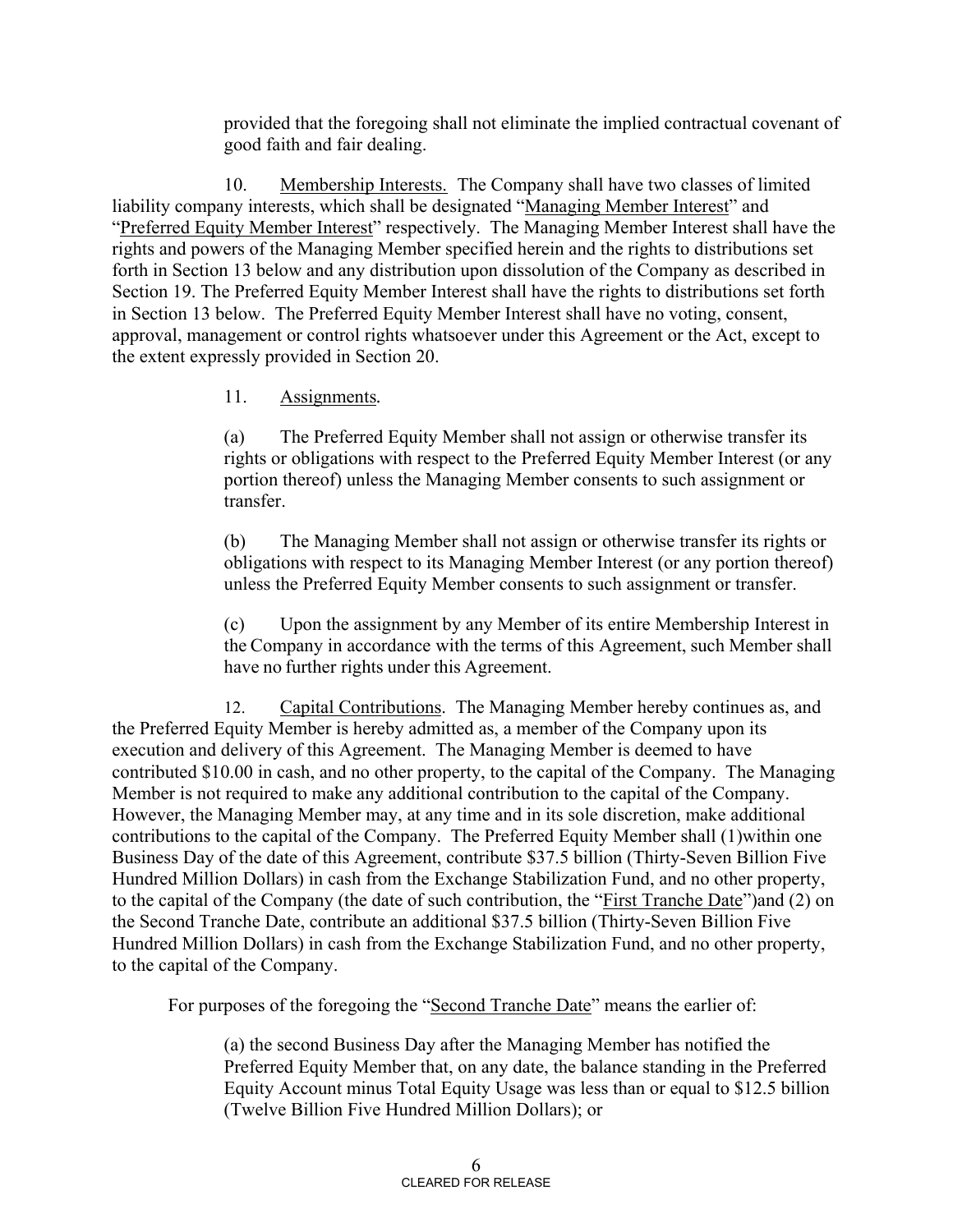(b) such date as may be agreed between the Managing Member and the Preferred Equity Member.

"Total Equity Usage" on any date means 75/600 times the cumulative principal amount of all Participations purchased by the Company on or prior to such date.

The Managing Member shall provide written confirmation to the Preferred Equity Member upon receiving confirmation that the \$37.5 billion has been deposited in the Preferred Equity Account on each of the First Tranche Date and the Second Tranche Date; and following receipt of the \$37.5 billion on the Second Tranche Date, Schedule A shall be updated accordingly. Amounts in the Preferred Equity Account shall be invested as mutually agreed upon by the Managing Member and the Preferred Equity Member and consented to by the FRBB, as Lender, including as provided for in any Investment Memorandum of Understanding among the Company, UST and the FRBB, and the proceeds of all investments of funds in the Preferred Equity Account shall be deposited in the Preferred Equity Account. The Preferred Equity Member is not required to make any additional contribution to the capital of the Company after the Second Tranche Date. However, the Preferred Equity Member may, subject to the consent and agreement of the Managing Member in its sole discretion, make additional contributions to the capital of the Company.

13. Distributions to Members. On the date (as determined by the Managing Member) when the Credit Agreement has been finally terminated and repaid and any and all security interests of the Lender over the Preferred Equity Account and All Other Accounts have been released and all other obligations of the Company due or to become due thereafter have been paid or provided for, the Managing Member, after consulting with the Preferred Equity Member, may or may cause the Company, with respect to each Asset that is not cash ("Non-Cash Asset") that is standing in the Preferred Equity Account and All Other Accounts, to, at the election of the Managing Member, either (1) in the event the Preferred Equity Member does not consent to a transfer in kind pursuant to clause (2), liquidate such Non-Cash Asset to cash, including where necessary to provide for the cash distribution to the Managing Member in respect of clause (b) below, or (2) with the consent of the Preferred Equity Member, transfer in kind such Non-Cash Asset to the Preferred Equity Member or any designee thereof (the total value of such Non-Cash Assets transferred in kind from All Other Accounts under this clause (2) the "Other Accounts In-Kind Value"). In the event of an in-kind transfer of a Non-Cash Asset pursuant to clause (2), the Preferred Equity Member shall cooperate with the Managing Member to promptly effectuate such transfer. Immediately following all such liquidations and transfers under this paragraph:

> (a) the Preferred Equity Member shall be entitled to a distribution from the Company equal to (i) the cash balance of the Preferred Equity Account *plus* (ii) the balance of any unreimbursed drawings from the Preferred Equity Account made in accordance with Section 2.8 of the Credit Agreement (the "Unreimbursed Balance", and the cash balance of All Other Accounts minus the Unreimbursed Balance, the "Available Balance of All Other Accounts") *plus* (iii) 90% of the sum of the Available Balance of All Other Accounts plus the Other Accounts In-Kind Value, *minus* (iv) the Other Accounts In-Kind Value, with such distribution to be transferred to the account or accounts directed by the Preferred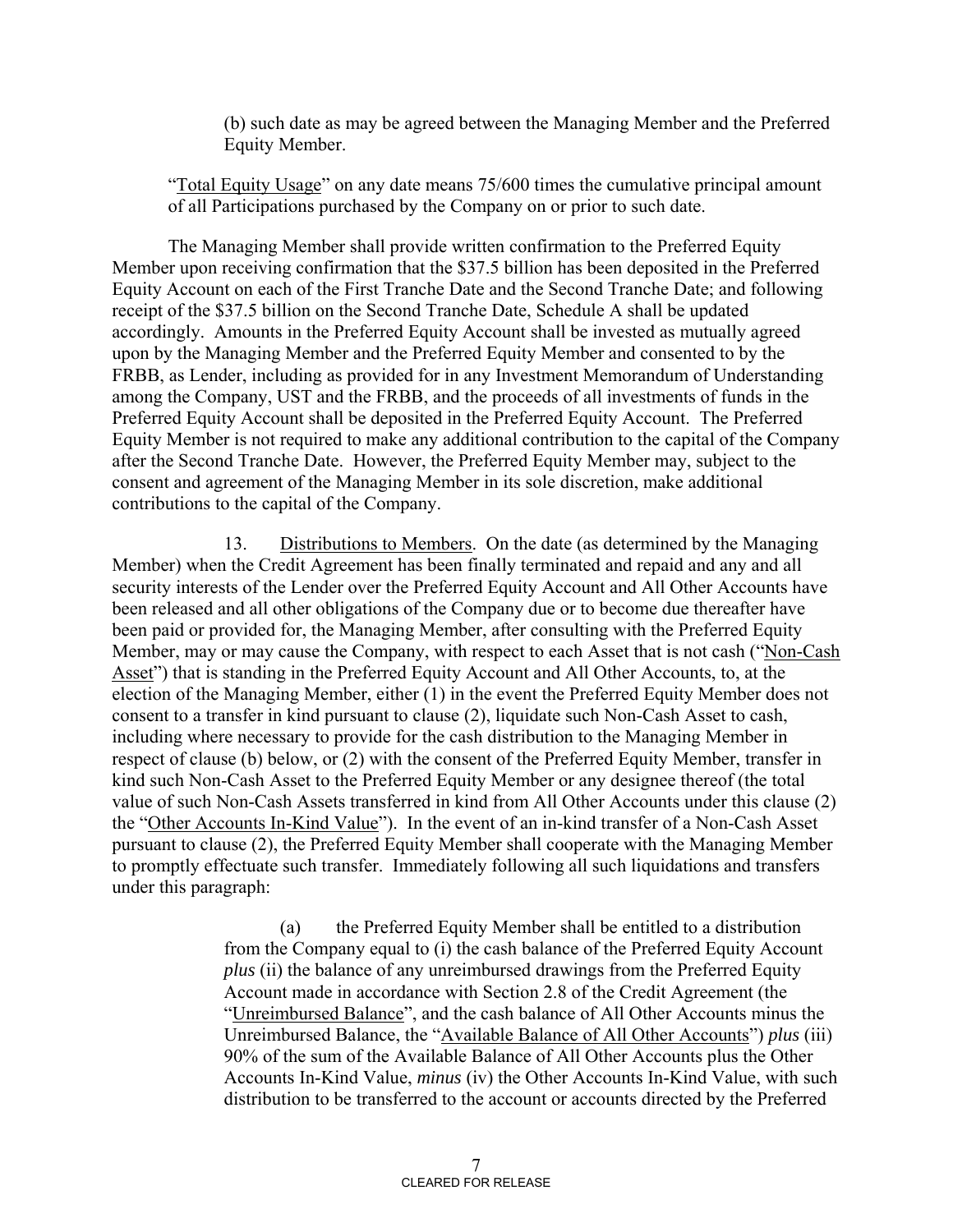Equity Member in accordance with written instructions to be provided by the Preferred Equity Member; provided that in no event shall the amount of the distribution to which the Preferred Equity Member is entitled under this clause (a) exceed the cash balance of the Preferred Equity Account *plus* the cash balance of All Other Accounts;

(b) the Managing Member shall be entitled to a cash distribution from the Company equal to the greater of (i) 10% of the sum of the Available Balance of All Other Accounts and the Other Accounts In-Kind Value and (ii) zero; and

(c) the Company shall be deemed to immediately make, to the maximum extent permissible by applicable law (including Section 18-607 of the Act), such distribution to be payable to each such Member.

The Managing Member shall give the Preferred Equity Member at least ten days' prior written notice of the distribution to be made under this Section 13, together with an accounting of how the amounts proposed to be distributed as described above have been calculated.

14. No Interim Distributions. Other than as specified in Section 13, no Member shall be entitled to distributions from the Assets in respect of their Member Interests, it being understood that payments of fees, reimbursement of expenses, repayment of principal and interest under the Credit Agreement and other payments to FRBB contemplated by the Operative Documents will not be deemed distributions in respect of its Membership Interest.

15. Limitation on Distributions. Notwithstanding anything to the contrary contained in this Agreement, the Company, and the Managing Member on behalf of the Company, shall not be required to make a distribution to any Member on account of its interest in the Company if such distribution would violate the Act or other applicable law.

16. Return of Capital. Other than as specified in Section 13 or Section 19, no Member has the right to receive any distributions which include a return of all or any part of such Member's capital contribution.

17. Books and Records; Tax Treatment. (a) The Managing Member shall keep or cause to be kept complete and accurate books of account and records with respect to the Company's business, and shall cause the Company's annual financial statements for each fiscal year to be audited by an independent public accounting firm of nationally recognized standing selected by the Managing Member. The Company's books of account shall be kept using the method of accounting determined by the Managing Member.

(b) The Members intend that the relationship formed under this Agreement is a joint mechanism to provide access to liquidity for Eligible MSELF Lenders, Eligible MSNLF Lenders and Eligible MSPLF Lenders as defined in the Credit Agreement) as authorized under Section 13(3) of the Federal Reserve Act, with an investment by UST authorized by the Coronavirus Aid, Relief, and Economic Security (CARES) Act and does not constitute a venture entered into for profit by the Members; the Members will treat the Company accordingly for U.S. tax purposes. The Members agree to cooperate to take such actions as may be necessary or desirable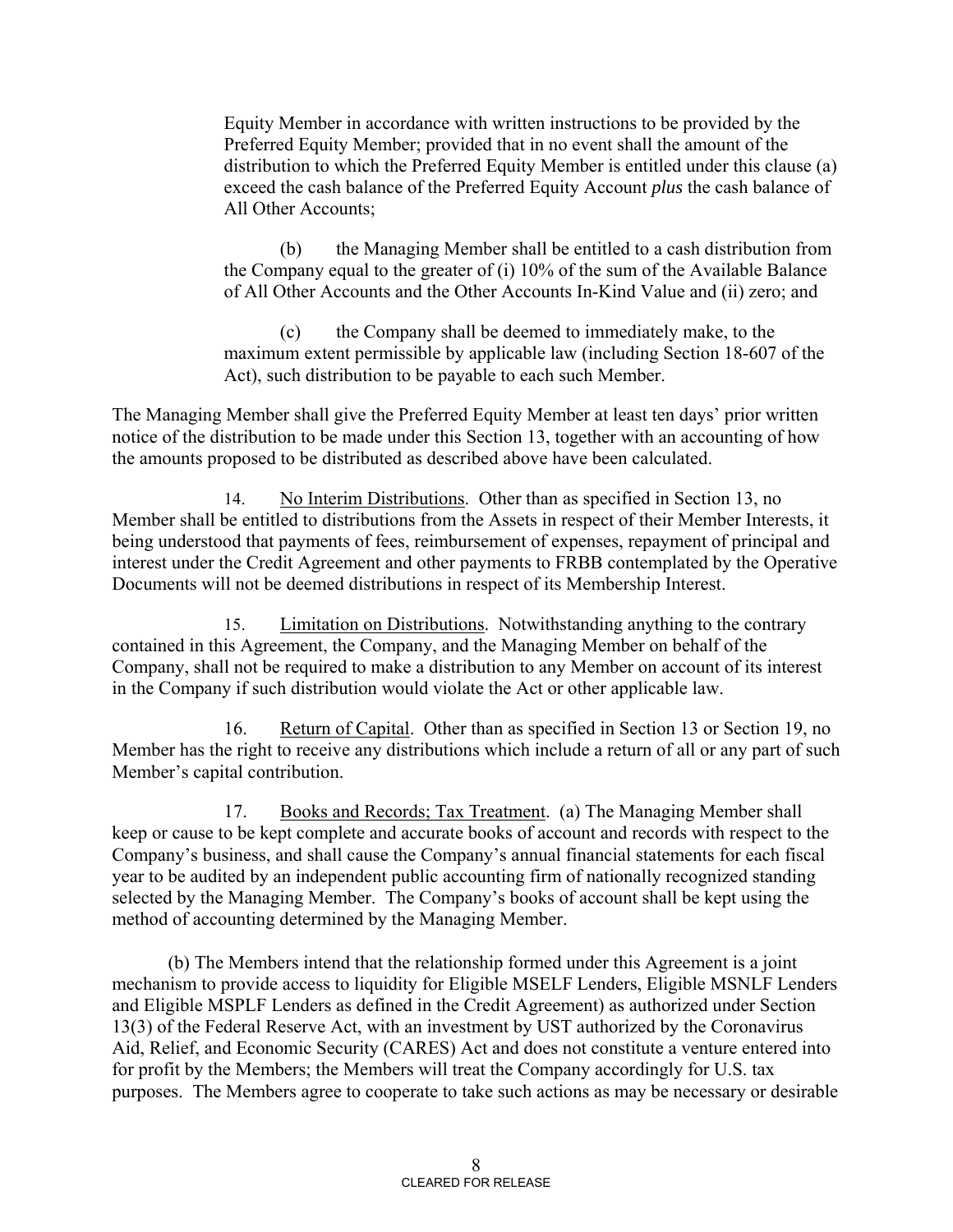to effect this intent for tax purposes, including, if applicable, making an election out of the provisions of Subchapter K under section 761(a) of the Internal Revenue Code (including on a protective basis).

(c) The Managing Member shall develop, in consultation with the Preferred Equity Member, an internal control program designed to ensure effective and efficient operations, reliable reporting, and compliance with applicable laws and regulations, and shall implement such program and thereafter at least annually review such program for effectiveness. Subject, as appropriate, to confidentiality restrictions, the Managing Member agrees to provide the Preferred Equity Member reporting and documentation as mutually agreed to by the Managing Member and the Preferred Equity Member, which at a minimum will include all information necessary for the Preferred Equity Member to comply with its statutory reporting obligations, regulations and guidelines implementing statutory reporting obligations applicable to the Preferred Equity Member, and Generally Accepted Accounting Principles.

18. Separateness. The Managing Member shall cause the Company to do or cause to be done all things necessary to preserve and keep in full force and effect its existence, rights (charter and statutory) and franchises until all of obligations of the Company under the Operative Documents have been performed in full.

19. Dissolution. The Company shall be dissolved, and its affairs shall be wound up upon the first to occur of the following: (i) upon the determination by the Managing Member to dissolve the Company following the date on which the distributions contemplated by Section 13 have been completed, (ii) the termination of the legal existence of the last remaining member of the Company or the occurrence of any other event which terminates the continued membership of the last remaining member of the Company in the Company unless the Company is continued without dissolution in a manner permitted by this Agreement or the Act or (iii) the entry of a decree of judicial dissolution of the Company under Section 18-802 of the Act. Following satisfaction of the liabilities of the Company (whether by payment or the making of reasonable provision for the payment thereof) pursuant to Section 18-804(a)(1) of the Act, any remaining assets of the Company shall be distributed as follows: (1) if the distributions to the Members pursuant to Section 13 have not been made in full, to the Members pursuant to and in accordance with Section 13 and, thereafter, to the Managing Member; or (2) if the distributions to the Members pursuant to Section 13 of this Agreement have been made in full, to the Managing Member. For the avoidance of doubt, the Managing Member shall be the sole Member entitled to any distribution of assets upon dissolution as described in Section 18- 804(a)(3) of the Act.

20. Amendments. This Agreement may be amended by a writing signed on behalf of the Managing Member, in the Managing Member's sole discretion; provided that (a) no amendment of this Agreement that has not been consented to in writing by the Preferred Equity Member shall become effective unless the Managing Member has given the Preferred Equity Member at least three Business Days' prior written notice of its intent to effect such amendment, and (b) no amendment of this Agreement may amend, modify or supplement any rights or obligations of the Preferred Equity Member under this Agreement without the written consent of the Preferred Equity Member. Any amendment to the Credit Agreement that has the effect of amending any term of this Agreement, including without limitation any amendment of the Credit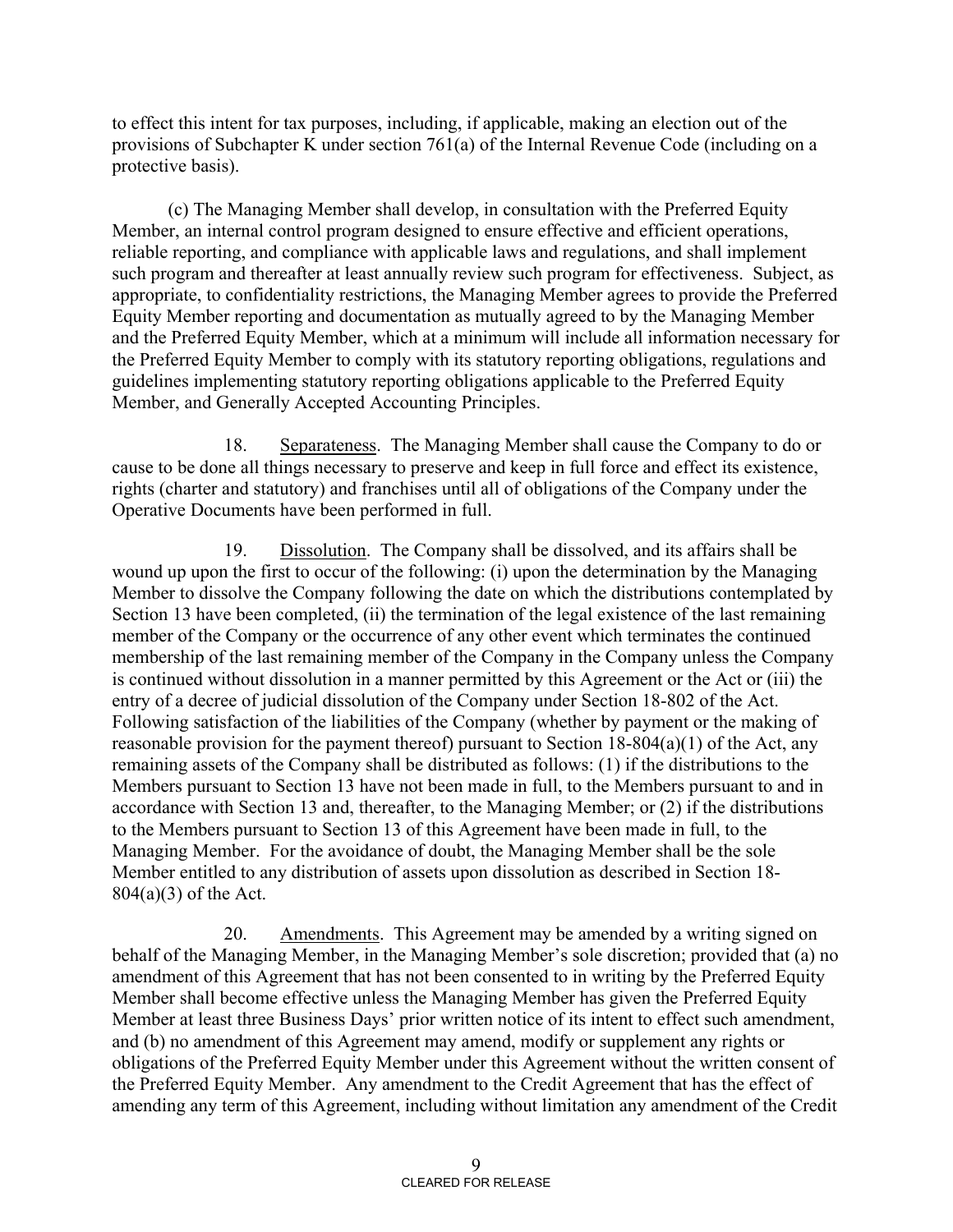Agreement that modifies any defined term incorporated into this Agreement and any amendment to the Credit Agreement that would have the effect of amending, modifying or supplementing any rights or obligations of the Preferred Equity Member under this Agreement, shall be deemed an amendment of this Agreement under the preceding sentence. For the avoidance of doubt, any amendment to Section 2.8 of the Credit Agreement shall be deemed to be an amendment to this Agreement that would amend the rights of the Preferred Equity Member.

21. Counterparts. This Agreement may be executed in any number of counterparts with the same effect as if all parties hereto had signed the same document. All counterparts shall be construed together and shall constitute one instrument.

22. Entire Agreement. This Agreement constitutes the entire agreement of the Members with respect to the subject matter hereof.

23. Severability. Each provision of this Agreement shall be considered severable, and if for any reason any provision or provisions herein are determined to be invalid, unenforceable or illegal under any existing or future law, such invalidity, unenforceability or illegality shall not impair the operation of or affect those portions of this Agreement that are valid, enforceable and legal.

24. Governing Law. This Agreement shall be governed by, and construed under, the laws of the State of Delaware, without regard to its conflict of law rules.

25. Notices. All notices, requests, consents and demands to or upon the respective parties hereto to be effective shall be in writing (including by electronic mail transmission), and, unless otherwise expressly provided herein, must be delivered by messenger, overnight courier service or electronic mail, and shall be deemed to have been duly given or made when delivered, or in the case of notice by electronic mail transmission, when acknowledged by the receiving party or otherwise verified by the sending party (whichever occurs first), addressed as follows or to such other address as may be hereafter notified by the respective parties hereto:

| Managing Member: | <b>Federal Reserve Bank of Boston</b><br>600 Atlantic Avenue<br><b>Boston, MA 02210</b><br>Attention:<br>Telephone:<br>Email:<br>and | Vice President         |
|------------------|--------------------------------------------------------------------------------------------------------------------------------------|------------------------|
|                  | Federal Reserve Bank of Boston<br>600 Atlantic Avenue<br><b>Boston, MA 02210</b><br>Attention:<br>Telephone:<br>Email:               | <b>General Counsel</b> |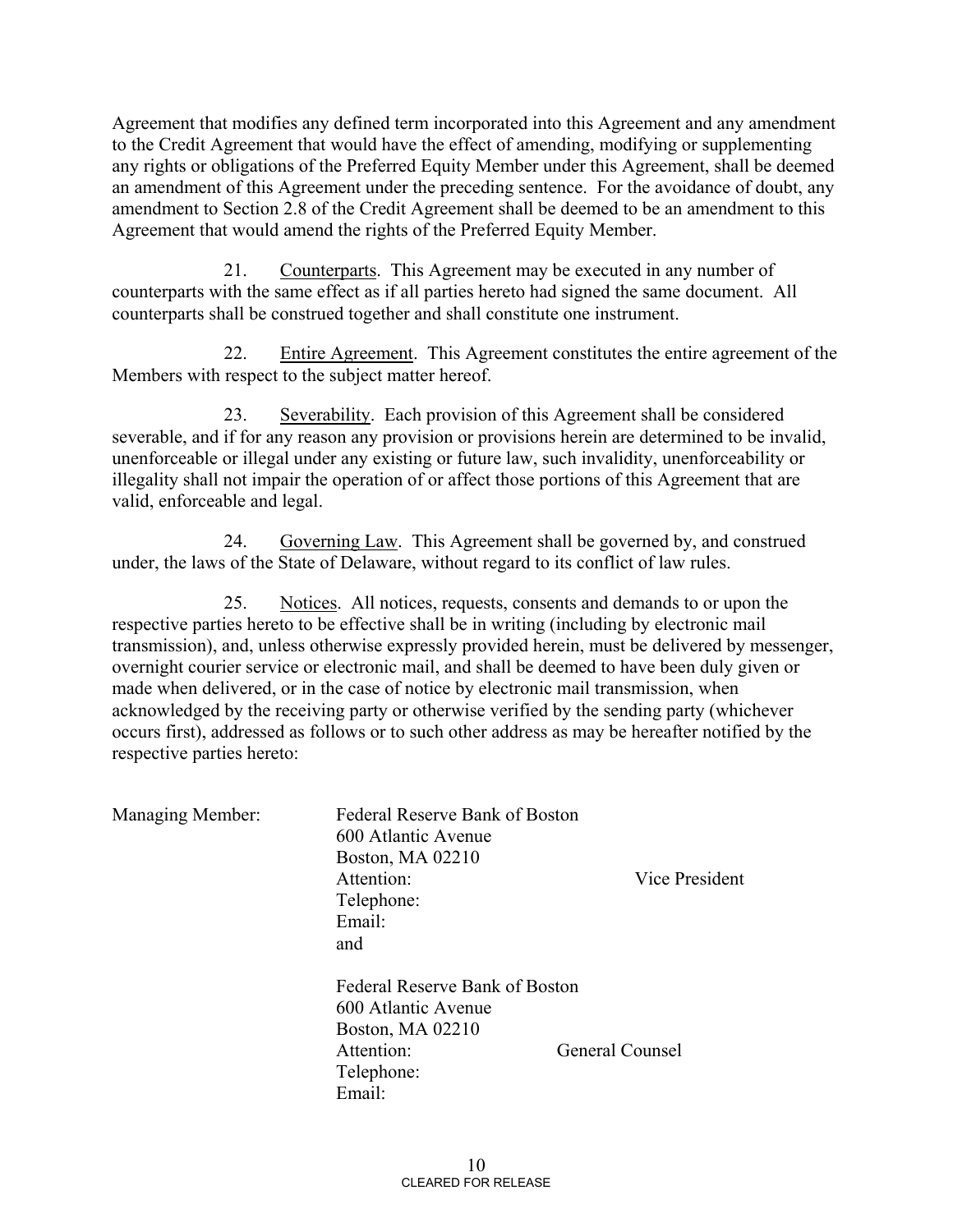Preferred Equity Member: United States Department of the Treasury 1500 Pennsylvania Ave, NW Washington, D.C. 20220 Principal Deputy Assistant Secretary, Financial Markets Telephone: Email address: and United States Department of the Treasury 1500 Pennsylvania Ave, NW Washington, D.C. 20220 Attention: Principal Deputy Assistant Secretary, International Monetary Policy Telephone: Email address:

## **REMAINDER OF THIS PAGE INTENTIONALLY LEFT BLANK**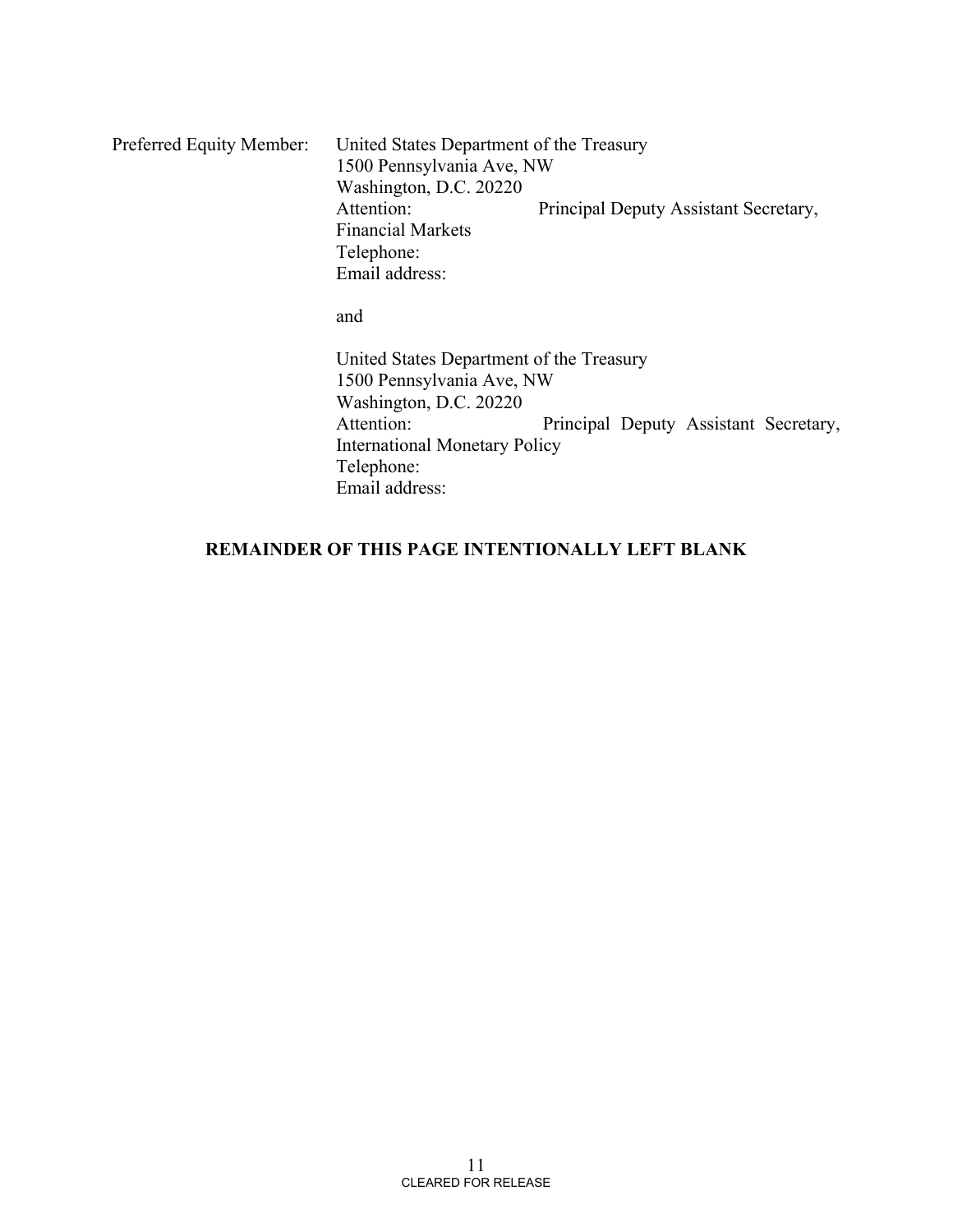IN WITNESS WHEREOF, the undersigned have duly executed this Agreement as of the day and year first above written.

## **MANAGING MEMBER**:

### FEDERAL RESERVE BANK OF BOSTON

By:

 Name: Title: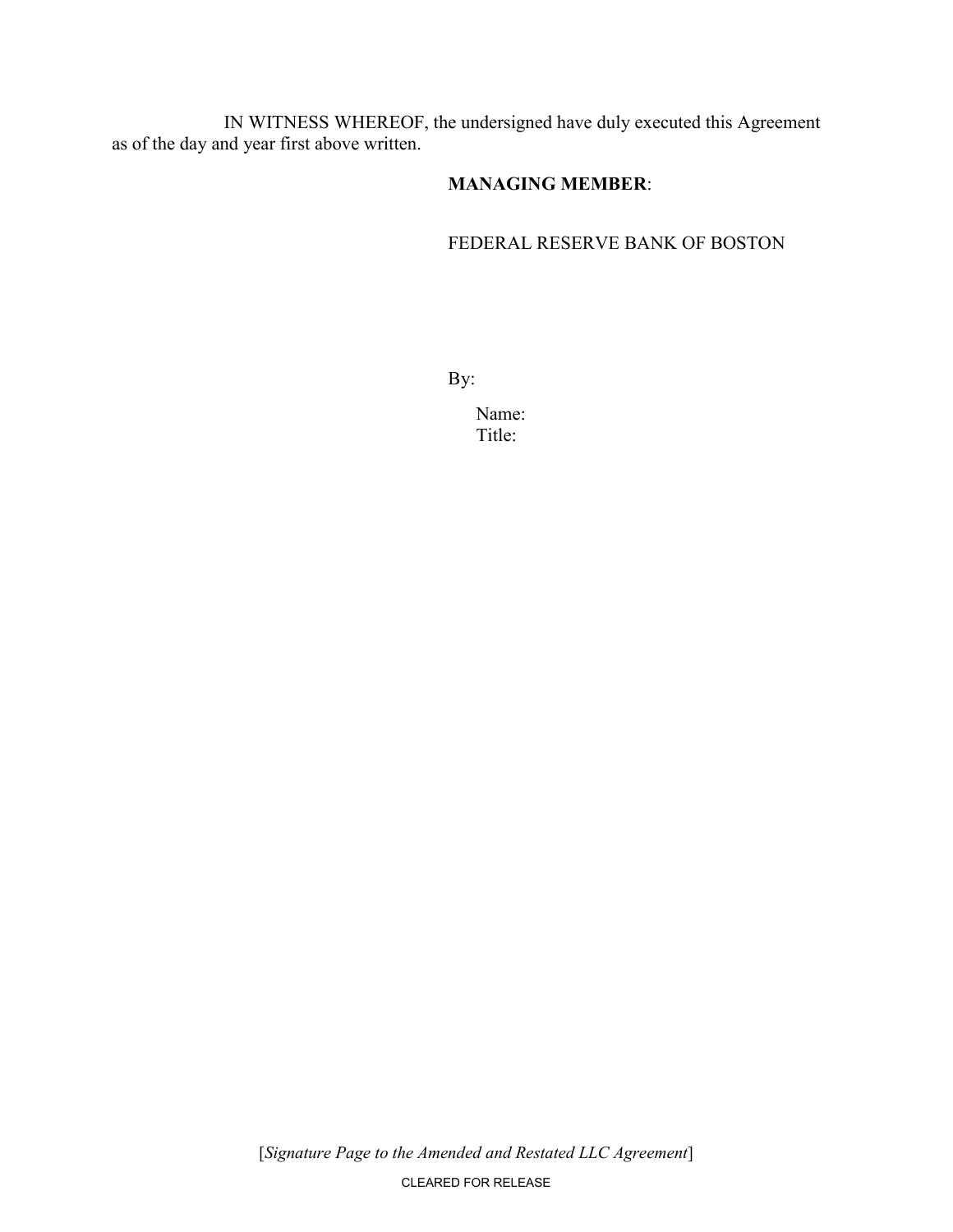IN WITNESS WHEREOF, the undersigned have duly executed this Agreement as of the day and year first above written.

# PREFERRED EQUITY MEMBER:

## UNITED STATES DEPARTMENT OF THE

By: гуанге.

Title:

#### **CLEARED FOR RELEASE**